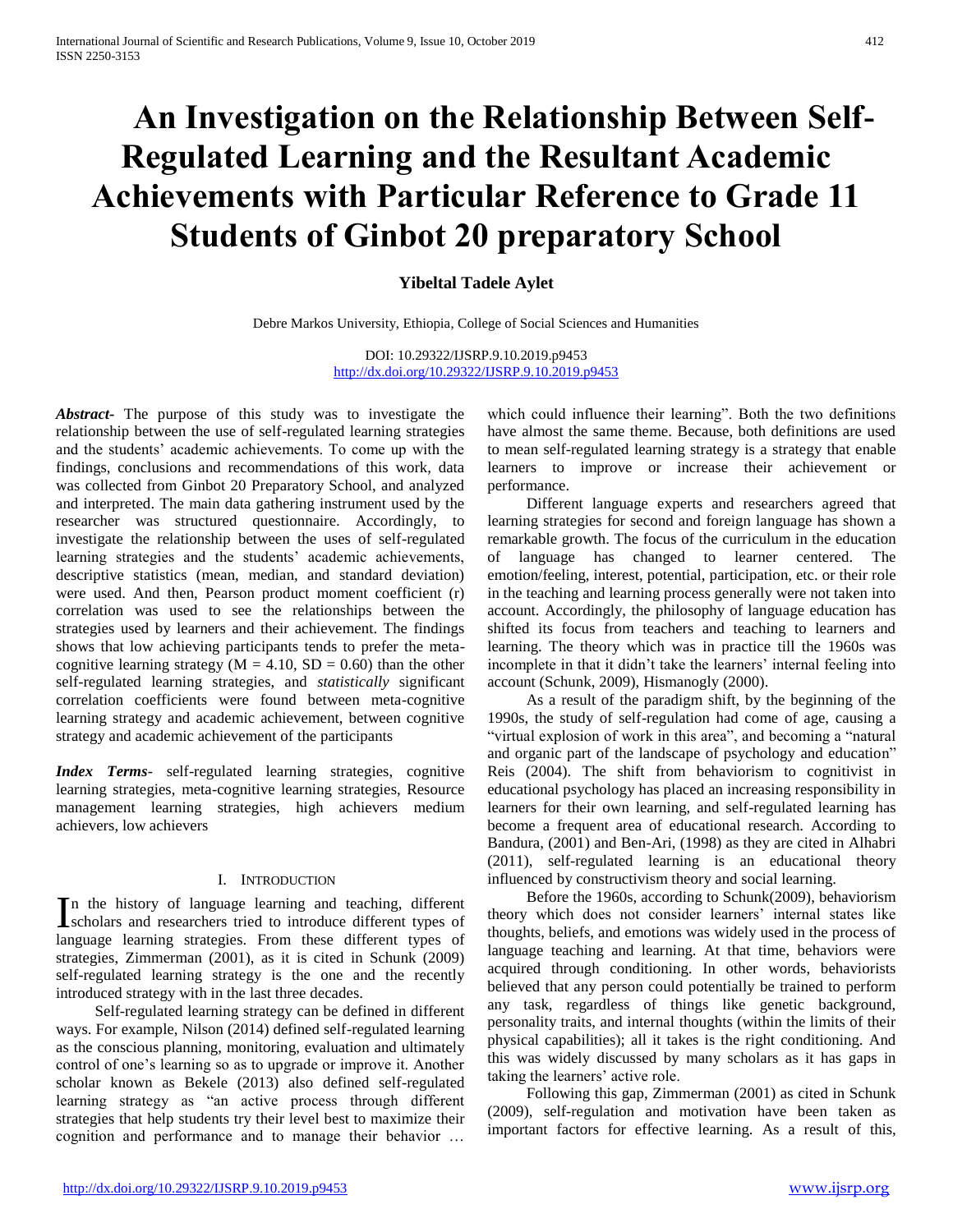cognitive theories of self-regulated learning have come in to existence after the 1960s. Students' achievement, in this way is assumed to be one of the learning aspects linked with learning strategy. According to McCombs and Marzano (1990); Murphy and Alexander (2000), self-regulated learning is very important for learners because it provides a combination of academic learning skills and self-control that makes learning easier as it makes them more motivated. They could develop the skill and the will to learn on their own. Of course, self-regulated learning strategy may be affected by different cultural and educational factors like achievement, years of learning and styles, motivation, gender and the like (Schunk, 2009).

 According to Dickinson (1987), in order to enhance learners' awareness, training them by using the target language is very important if it is performed by distinguishing learning strategies from learning theories. In line with this, Zimmerman et al. (1996) noted that self regulation or self-regulated learning came into practice by focuses on process to maximize learners' achievement and success. This means, knowing how learners process the language and what kind of strategy they use to increase their understandings of the language is very important issue.

 Three activities of self-regulated learning strategies are identified by Zimmerman and Martinez (1986) and Pintrich (1999). These are cognitive and meta-cognitive activities, resource management activities and affective activities. According to these scholars, cognitive activities refer to the rehearsal (the active involvement of the learners), elaboration, and organization of activities. Similarly, Zimmerman (1999) noted that meta-cognitive activities are activities of self-regulated learning strategies referring goal settings, self-monitoring and self-evaluation. On the other hand, resource management activities are activities of self-regulated learning activities concerned with time and effort management, seeking help and information from others and structuring environment for a better learning (Pintrich, 1999). According to a research done by Zimmerman and Martinez (1986), high self-regulated learners perform resource management activities repeatedly than low selfregulated learners.

 In all these contexts, self-regulated learning strategy is used to mean or refer learning that results from students' selfregulated thoughts and behaviors that are oriented systematically towards the attainment of their goals (Schunk, 2009). Meaning that, it is closely related with autonomous learning of students to increase success.

 Self-regulated learning strategies, currently, is being taken as a modern agenda in the global arena, Zimmerman et al. (1996). This is true as it is important to increase the knowhow and achievement of learners. Its contribution for the general teaching and learning process of language classrooms in particular and the merits that can increase the academic achievements of students in general is already studied by different scholars including Barry Zimmerman.

 Nevertheless, the potential relationship between selfregulated learning strategies and students' achievement is not well researched in local contexts of Ethiopia. Therefore, focusing on identifying possible learning strategies for a better learning outcome is the important issue that must be noticed by foreign language teachers.

 In this regard, what is observed on the ground in the context of Ginbot 20 preparatory school is not different from this. Most of the time, teachers and teaching, which results a greater academic achievement difference among learners, is the center of the teaching and learning process.

 As a result of all these issues, the researcher was initiated to assess the use of self-regulated learning strategies and its relationships with the academic achievements of the students in Ginbot 20 preparatory school.

## **Research questions**;

This study aimed to answer the following research questions.

- 1. What self-regulated learning strategies do students use?
- 2. Is there any significant relationship between self-regulated learning strategies and academic achievement?
- 3. Which self-regulated learning strategy affect students' achievement?
	- 1.1. Objectives of the Study

 The general objective of the study was to investigate the relationship between the use of self-regulated learning strategies and the resultant academic achievements.

### **Specific objectives:-**

The specific objectives of the study are:-

- Investigating self-regulated learning strategies used by students.
- To see the relationship between self-regulated learning strategies and academic achievement.
- Identifying self-regulated learning strategies that affect students' achievement.

## 1.2. Significance of the study

 The researcher assumes this study would have a greater importance for different stakeholders. For instance, students would be the primary beneficiaries of this study for many reasons. It could enable them to see the possible experiences and learning strategies to increase their success in their education. In addition, learners could benefit from this study by using selfregulated language learning strategies to increase their motivation, problem solving ability and creativity. Besides this, it would have a greater importance for teachers to take the uses of self-regulated learning strategies in to account at time of developing teaching materials. It is also important for teachers in helping learners to become independent (autonomous) learners. Even parents would get a significant advantage from this study to follow up and help their students in using self-regulated learning strategies and to provide learning materials. Finally, those researchers who want to do further research works regarding self-regulated learning strategy and its relationships with academic achievement at high school level, can get at least some back ground information in the context of Ethiopia.

## 1.3. Scope of the Study

 The topic of this study is "An investigation on the relationship between self-regulated learning and the resultant academic achievements with particular reference to grade 11 students of Ginbot 20 preparatory and secondary school" which is found in East Gojjam Zone, Awabel Woreda, Lummame town.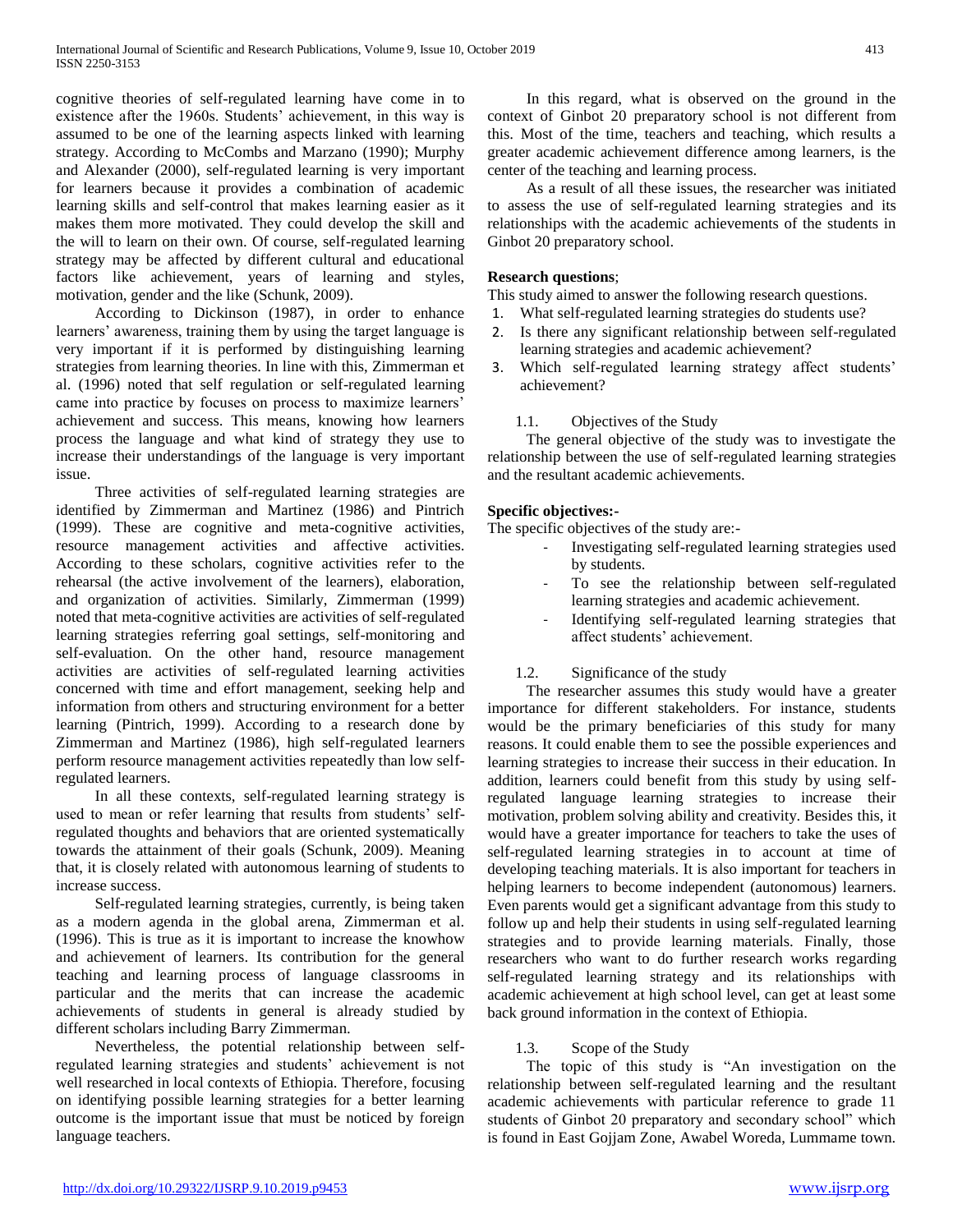In this study, from the currently attending students of the school, grade 11 students were the subjects of the study. The study was limited to see the relationships of self-regulated learning strategies and achievement with particular reference to Ginbot 20 preparatory school.

### II. RESEARCH METHOD

 The design of the study was descriptive in nature. Accordingly, quantitative data were collected and analyzed to address the basic questions of the study. The subjects of the study were taken from grade 11 of Ginbot 20 preparatory and secondary school purposively. In the school, there were about 340 students attending their grade 11 education. From this number, 190 of them were males and 150 of them were females. According to Best and Kahn (2005), from such a study area, taking about 30% from the whole population is advisable. As a result of this, by considering the total population of the study area, 102 students were selected to be part of the sample of the current study.

 To make the sample more heterogeneous first, students were grouped into three groups (low, medium, and high achiever students) by using stratified sampling technique based on their academic achievement. After that, by giving an equal and independent chance of being selected, 102 students, (31 students from low achievers, 41 students from medium achievers and 30 students from high achievers groups) were selected by using lottery system. The researcher used document analysis of students' 2007 E.C. and self-regulated learning strategy questionnaire adapted from Pintrich et al. (1991) taken from Artino (2015) was used to gather data. So as to reduce contamination of data, first, the researcher assumed to see and record the students' result that was obtained from the school students' record office. Next, the questionnaires were distributed for the respondents after oral orientations.

## III. DATA ANALYSIS AND INTERPRETATION

 As the primary concern of the study focused on the relationships of self-regulated learning strategies and academic achievement, first, descriptive statistics (mean, median, and standard deviation) were used. And then, Pearson product moment coefficient (r) correlation was used to see the relationships between the strategies used by learners and their achievement. Furthermore, to see the self-regulated learning strategies used by high, medium and low achievers; one-way ANOVA test was computed by using SPSS Version-20 (Statistical Package for Social Science Version-20) software.

#### **Results**

## **3.1. Demographic Backgrounds of Participants**

 Table 1 presents the basic demographic characteristics of the participants in terms of their age, gender and academic achievement categories.

| Demographic background        | Category              | Freq. | $\%$  |
|-------------------------------|-----------------------|-------|-------|
|                               |                       | 22    | 21.6  |
| Age in years                  | 18                    | 33    | 32.4  |
| $M = 18.42$                   | 9                     | 29    | 28.4  |
| $SD = 1.10$                   | 20                    | 18    | 17.6  |
|                               | Total                 | 102   | 100.0 |
| Gender                        | Male                  | 69    | 67.6  |
|                               | Female                | 33    | 32.4  |
|                               | Total                 | 102   | 100.0 |
|                               | Low Achievers         | 31    | 30.4  |
|                               | Medium Achievers      | 41    | 40.2  |
| <b>Achievement Categories</b> | <b>High Achievers</b> | 30    | 29.4  |
|                               | Total                 | 102   | 100.0 |

## **Table 1 Basic Demographic Background of Participants**

 Table 1 reveals some basic demographic characteristics of the students. As the Table indicates, the participants were found between the age ranges of 17 and 20 year-old with the mean age of 18.42 and the standard deviation age of 1.10. A relatively more number of participants were found at the age of 18 followed by age 19, which constitute 33 (32.4%), and 29 (28.4 %) number of participants, respectively. Regard gender compositions, Table 1 shows that while 69 (67.6 %) are males, the remaining 33 (32.4 %) were females. Finally, to look at the academic achievement of the participants, the academic results to English language subject were grouped into three categories (i.e., low achievement =  $27 - 57$ , medium achievement =  $58 - 71$ , and

high achievement  $= 72 - 93$ ). Based on these categories, Table 1 shows that 41 (40.2 %), 31 (30.4 %), and 30 (29.4 %) of the participants were found under of the medium, low, and high achievement categories, respectively.

## **3.2. The Dominant Learning Strategy**

 To identify a relatively dominant self-regulated learning strategy among the participants, the mean and standard deviation scores of low, medium, and high achieving participants were computed. The computation results are presented in Table **2.**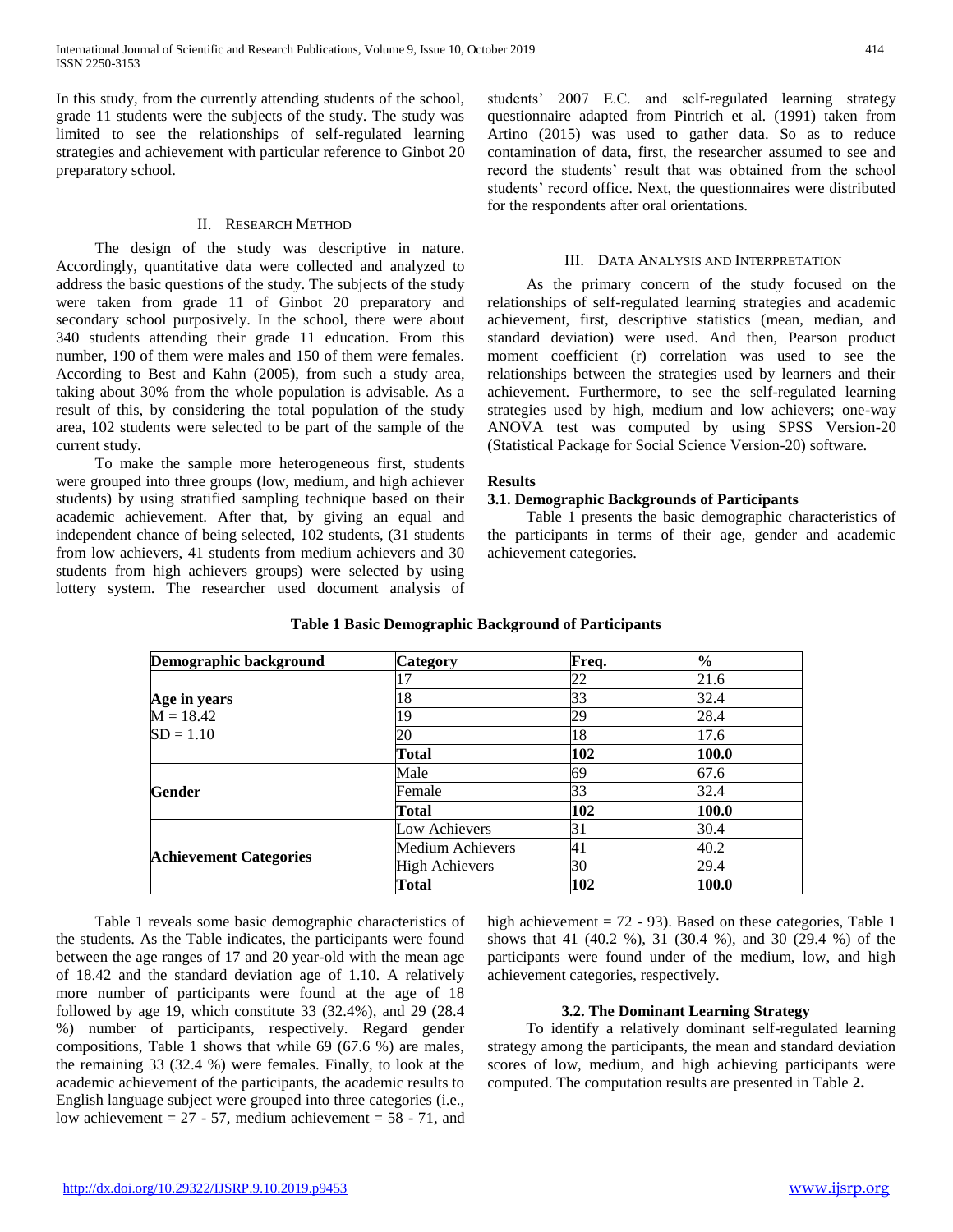| <b>Achievement Categories</b> | <b>Statistics</b> | $MCS^*$              | <b>RMS</b> | $\overline{\mathbf{C}}$ S |
|-------------------------------|-------------------|----------------------|------------|---------------------------|
| Low Achievers                 |                   | 4.10                 | 3.48       | 3.32                      |
|                               | SD                | 0.60                 | 0.68       | $0.80\,$                  |
|                               | M                 | 3.88                 | 3.66       | 4.00                      |
| Medium Achievers              | SD                | 0.81                 | 0.69       | 0.50                      |
|                               | м                 | 3.83                 | 3.77       | 4.17                      |
| <b>High Achievers</b>         | SD                | 0.79<br>3.93<br>0.75 | 0.68       | 0.70                      |
|                               | M                 |                      | 3.64       | 3.84                      |
| Total                         | SD                |                      | 0.69       | 0.74                      |

**Table 2 Mean and Standard Deviation Scores of Low, Medium and High Achieving Students**

 $*MCS = Meta-cognitive Strategy; RMS = Resource Management Strategy; CS = Cognitive Strategy$ 

 Table 2 shows that low achieving participants tends to prefer the meta-cognitive learning strategy  $(M = 4.10, SD = 0.60)$ than the other self-regulated learning strategies. Moreover, medium achieving participants appear to use cognitive learning strategy ( $M = 4.00$ ,  $SD = 0.50$ ). Similarly, Table 2 reveals that cognitive strategy ( $M = 4.17$ ,  $SD = 0.70$ ) seems to be used more by the high achieving participants. Finally, the overall values of mean and standard deviation scores in Table 2 depicts that metacognitive learning strategy ( $M = 3.93$ ,  $SD = 0.75$ ) is dominantly utilized by participants of the study.

## **3.3. The Relationships between Learning Strategies and Academic Achievement**

 The other major intent of the study was to investigate the relationships between academic achievement of the participants and their learning strategies. Thus, Pearson Moment correlation coefficient was computed to investigate correlations among meta-cognitive, resource management and cognitive strategies, and academic achievement of the participants. The computed correlation matrixes are shown in Table 3.

## **Table 3 Pearson Correlation Matrixes among Learning Strategies and Academic Achievement**

|               | $MCS^{\bullet}$ | <b>RMS</b> | $\mathop{\rm CS}\nolimits$ | AΑ  |
|---------------|-----------------|------------|----------------------------|-----|
| <b>MCS</b>    |                 |            |                            |     |
| <b>RMS</b>    |                 |            | .04                        | .10 |
| $\mathbf{CS}$ |                 |            |                            | **  |
| AА            |                 |            |                            |     |

\*\* p < 0.01, 2-tailed \* p < 0.05, 2-tailed

 MCS = Meta-cognitive Strategy; RMS = Resource Management Strategy;  $CS = Cognitive$  Strategy;  $AA = Academic$ Achievement

 Table 3 reveals that only *statistically* significant correlation coefficients were found between meta-cognitive learning strategy and academic achievement, between cognitive strategy and academic achievement of the participants. Thus, meta-cognitive learning strategy was correlated *negatively* with academic achievement with a *lower* magnitude (*r = -.21, p < .05,* 

*two-tailed*). This indicates that participants who score lower in academic achievement tend to score higher in the meta-cognitive learning strategy and vice versa.

 However, Table 3 indicates that cognitive learning strategy showed *positively* relationship with academic achievement scores of the participants with a *moderate* magnitude ( $r = .40$ ,  $p < .01$ , *two-tailed*). This appears to show that participants who scored higher in the cognitive learning strategy were also scorers of higher academic achievements, and those who scored lower in cognitive learning strategy tends to score lower in their academic achievements.

## **3.4. Conclusion**

Relatively, the dominant and frequently used self-regulated learning strategy used by the students is:

- Low achieving participants have a tendency to have a preference on the meta-cognitive learning strategy than the other self-regulated learning strategies.
- Cognitive learning strategy is most likely used by both medium and high achieving students.
- In a more general way, from the whole learning strategies, meta-cognitive learning strategy is the strategy the students dominantly utilize to enhancement their academic performance.

The conclusion forwarded as a result of the study in terms of the relationship between self-regulated learning strategies and the students' academic performance is:

- Low academic achievers tend to score higher in the meta-cognitive learning strategy and vice versa.
- participants who scored higher in the cognitive learning strategy also scored higher academic achievements, and those who scored lower in cognitive learning strategy tends to score lower in their academic achievements.

#### **REFERENCES**

[1] Alharbi, et al. (2011).**An Investigation into the Learning Styles and Self-Regulated Learning Strategies for Computer Science Students.** School of Electrical Engineering and Computer Science, the University of Newcastle, Australia